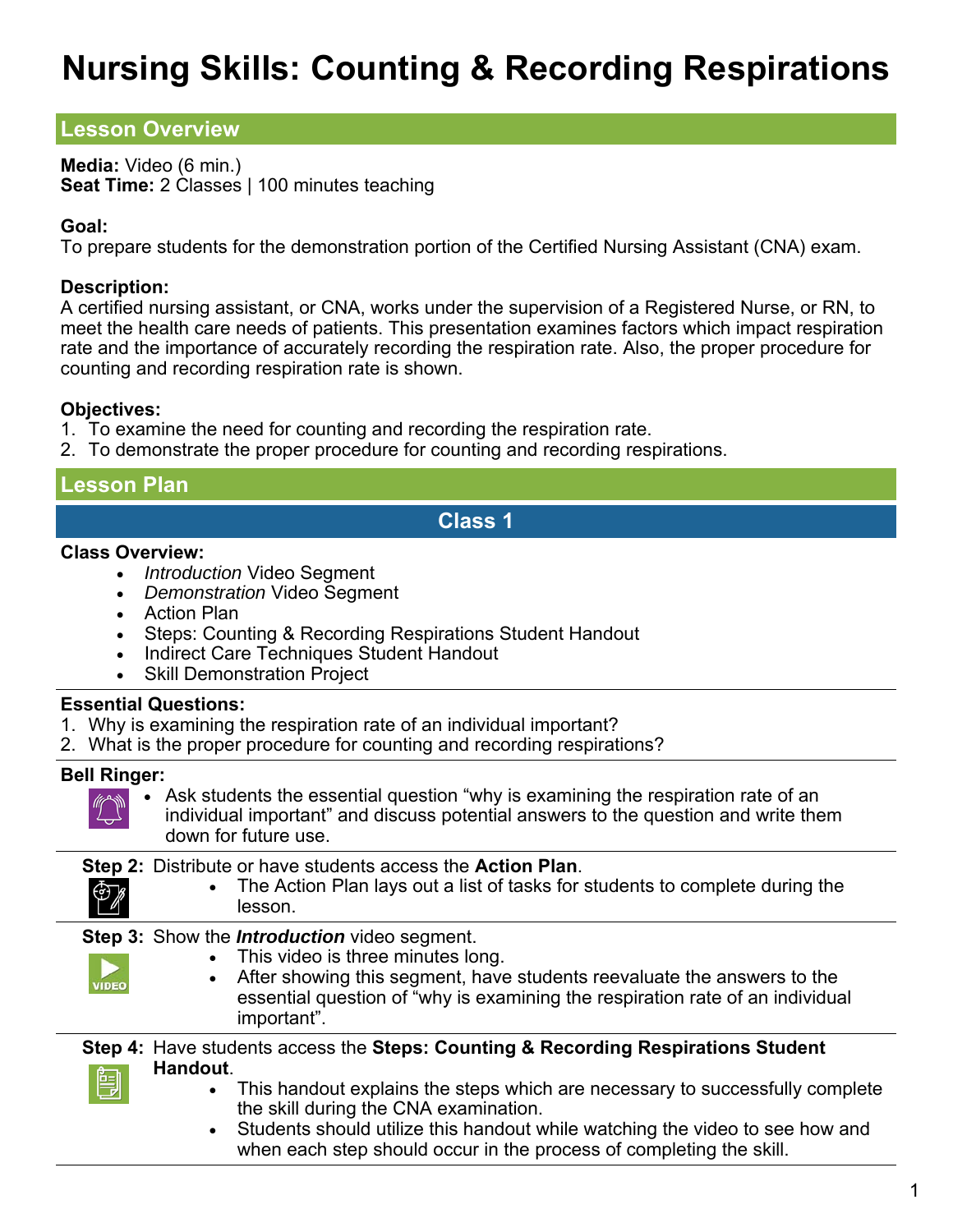# **Nursing Skills: Counting & Recording Respirations**

| <b>Lesson Plan</b>                                                                                                                                                                                                                                                                                                                                                                                                                                                         |
|----------------------------------------------------------------------------------------------------------------------------------------------------------------------------------------------------------------------------------------------------------------------------------------------------------------------------------------------------------------------------------------------------------------------------------------------------------------------------|
| <b>Class 1 (continued)</b>                                                                                                                                                                                                                                                                                                                                                                                                                                                 |
| Step 5: Have students review the Indirect Care Techniques Student Handout.<br>This handout explains the importance of indirect care techniques in health care<br>Ë<br>professions.<br>Students should utilize this handout while watching the video and preparing for<br>$\bullet$<br>the CNA exam.                                                                                                                                                                        |
| <b>Step 6:</b> Show the <b>Demonstration</b> video segment.<br>This video is three minutes long.<br>$\bullet$<br>After viewing this segment, have students answer the essential question "what<br><b>VIDEO</b><br>is the proper procedure for counting and recording respirations".                                                                                                                                                                                        |
| Step 7: Have students begin the Skill Demonstration Project.<br>In this project, students will practice demonstrating the skill. Supplies will be<br>$\bullet$<br><b>EP</b><br>needed to complete the demonstration and are listed in the description and on<br>the project sheet. Once students feel able, they will demonstrate the skill to a<br>peer for a peer evaluation. In this class, students should practice the skill alone<br>to prepare for peer evaluation. |
| <b>Exit Ticket</b><br>• On a sheet of paper, have students write down one factor which can cause an<br>increased respiration rate and one factor which can cause a lowered respiration rate.<br>Student should hand in their answers as they leave the class.                                                                                                                                                                                                              |
| <b>Class 2</b>                                                                                                                                                                                                                                                                                                                                                                                                                                                             |
| <b>Class Overview:</b><br>Steps: Counting & Recording Respirations Student Handout<br><b>Check for Understanding</b><br>$\bullet$<br>Skill Demonstration Project (see description for Supplies List)<br>$\bullet$                                                                                                                                                                                                                                                          |
| <b>Essential Questions:</b><br>1. Why is examining the respiration rate of an individual important?                                                                                                                                                                                                                                                                                                                                                                        |

2. What is the proper procedure for counting and recording respirations?

#### **Bell Ringer:**



• Have students review the concepts covered in the lesson by reviewing the answers to the essential questions as well as the **Steps: Counting & Recording Respirations Student Handout***.*

## **Step 2:** Administer the **Check for Understanding***.*

- 
- The Check for Understanding is a short, 5-question review of the content presented in the lesson. Remember the Check for Understanding can be completed interactively by students, if student licenses have been implemented.

## **Step 3:** Have students finish the **Skill Demonstration Project***.*

- 
- Students should partner with a peer and demonstrate the skill. Each student will fill out a Peer Evaluation form while evaluating their partner

# demonstrate the skill.

## **Exit Ticket**

朾

 Students should turn in the Peer Evaluation Form located on the **Skill Demonstration Project** prior to leaving the class.